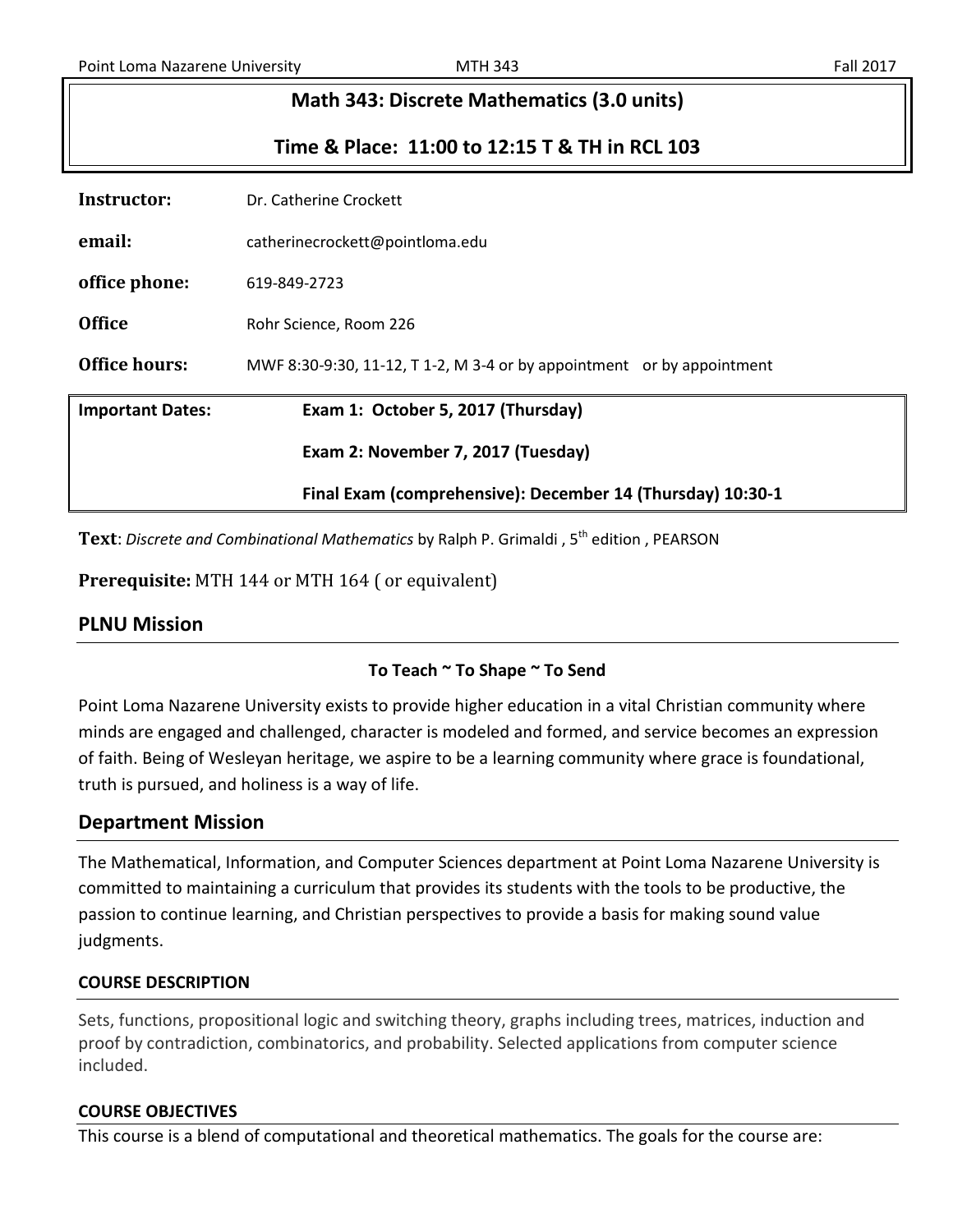Point Loma Nazarene University **MTH 343 MTH 343** Fall 2017

- 1. To introduce the student to the topics and techniques of discrete methods and combinatorial reasoning (calculus is the study of continuous functions as opposed to discrete functions).
- 2. To expand the student's methods of inquiry and exploration.
- 3. To present an adequate survey of discrete mathematics for computer science, physics, engineering and mathematics to prepare student for coursework in their discipline.

### **LEARNING OUTCOMES**

- Students will be able to write proofs.
- Students will be able to demonstrate facility with algebraic structures.
- Students will be able to apply their mathematical knowledge to solve problems.
- Students will use the theory of algorithms and computation to solve problems.

### **ASSESSMENT AND GRADING**

Grades for the course will be based on:

| Exams $(2 at 20\%$ each)   | 40% of the course grade |
|----------------------------|-------------------------|
| Homework                   | 20% of the course grade |
| Quizzes                    | 10% of the course grade |
| Final exam (comprehensive) | 30% of the course grade |
| Total:                     | 100%                    |

**Grading Scale:** Approximate minimal percentages required to obtain a given grade are:

|             | [87.5,90]    | [77.5, 80]   | [67.5, 70]   | [0,60) |
|-------------|--------------|--------------|--------------|--------|
| [92.5, 100] | [82.5, 87.5] | [72.5, 77.5] | [62.5, 67.5] |        |
| [90, 92.5]  | [80, 82.5]   | [70, 72.5]   | [60, 62.5]   |        |

Grades in percentages

**Homework (20%):** Homework will be assigned every class meeting. All homework assigned in a week will be due **at the start of class** the next Thursday. A homework assignment is late if it is not received at the start of the class on the due date. No late homework will be accepted except by prior arrangement (with me) or with a documented emergency. However, the lowest homework score will be dropped.

The object of the homework is to learn how to do the problems so there should be calculations on your homework using the terminology and methods of the class and not just an answer. Please be sure that your homework is stapled together and the problems are in order. Homework will be scored on a combination of completeness (with work shown) and correctness. A random selection (the same for all people) of the problems will be graded on any homework assignment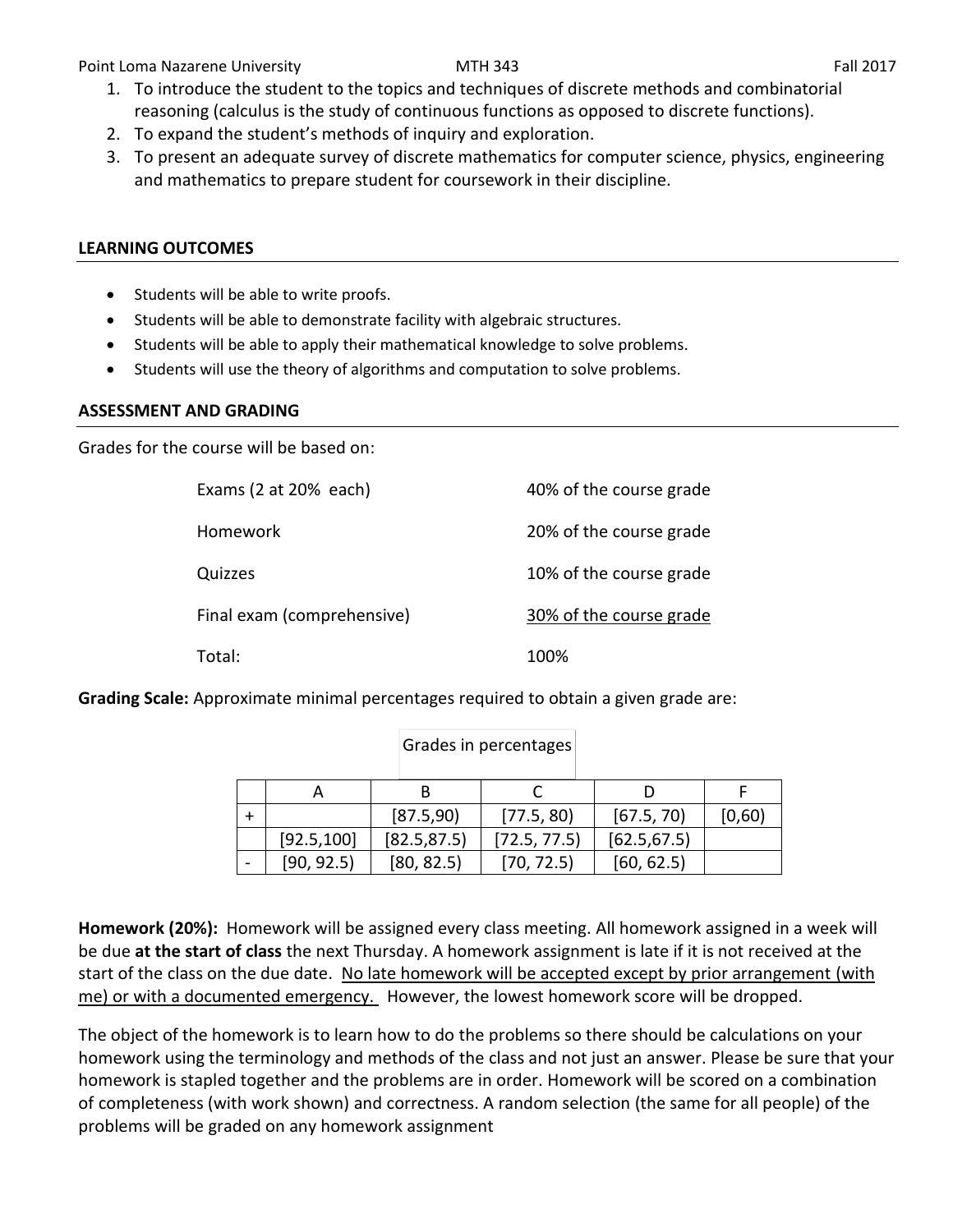### Point Loma Nazarene University **MTH 343** Fall 2017

**Quizzes (10%)**: Quizzes will be given at the beginning of classes on most Tuesday (please see the calendar for exact dates). Questions will be based on the class discussion/homework problems from the day before. Make-up on quizzes may occur only by prior arrangement with me or a well-documented emergency beyond your control. However, the lowest quiz score will be dropped.

**Exams (20% each):** There are two in-class exams. If you do not take an exam you will receive a zero for it. Late exams may be taken only by prior arrangement with me or a well-documented emergency beyond your control. The examination schedule is included in the daily schedule. I do not intend to accept excuses such as poor communication with parents, benefactors, sport team sponsors and/or travel agents.

**Final Exam (30%)**: The final is **comprehensive and is given on Thursday, December 14 10:30 to 1**. The final exam date and time is set by the university at the beginning of the semester and may not be changed by the instructor.

**Class Enrollment:** It is the student's responsibility to maintain his/her class schedule. Should the need arise to drop this course (personal emergencies, poor performance, etc.), the student has the responsibility to follow through (provided the drop date meets the stated calendar deadline established by the university), not the instructor. Simply ceasing to attend this course or failing to follow through to arrange for a change of registration (drop/add) may easily result in a grade of F on the official transcript.

**Side Note:** Turn off any cell phone, pager or things that make noise while you are in class. Also, do not text or work on other classes while in class -to do so is disrespectful to your classmates and me. You may be asked to leave the class for such behavior, resulting in an absence.

### **General Advice:**

You learn mathematics by doing it yourself. You should expect to spend approximately two hours outside of class for every one hour in class working on homework and going over concepts. When doing homework, please note it is normal to not be able to do every problem correct on the first attempt. Do not be discouraged, instead seek help.

For information about the class, homework assignments, handouts or grades, please log onto canvas.pointloma.edu. There you will find all of this class information. Please let me know if you can't access the class information or have any questions.

Sources of Help:

- 1. Me. If you have questions, ask me. See my office hours or email [catherinecrockett@pointloma.edu](mailto:catherinecrockett@pointloma.edu)
- 2. Other classmates. Form study groups! Work together!
- 3. The MLC (in Rohr science room 230)- schedule posted outside the room.

## **University Policies:**

### **FINAL EXAMINATION POLICY**

The final exam date and time is set by the university at the beginning of the semester and may not be changed by the instructor. This schedule can be found on the university website and in the course calendar.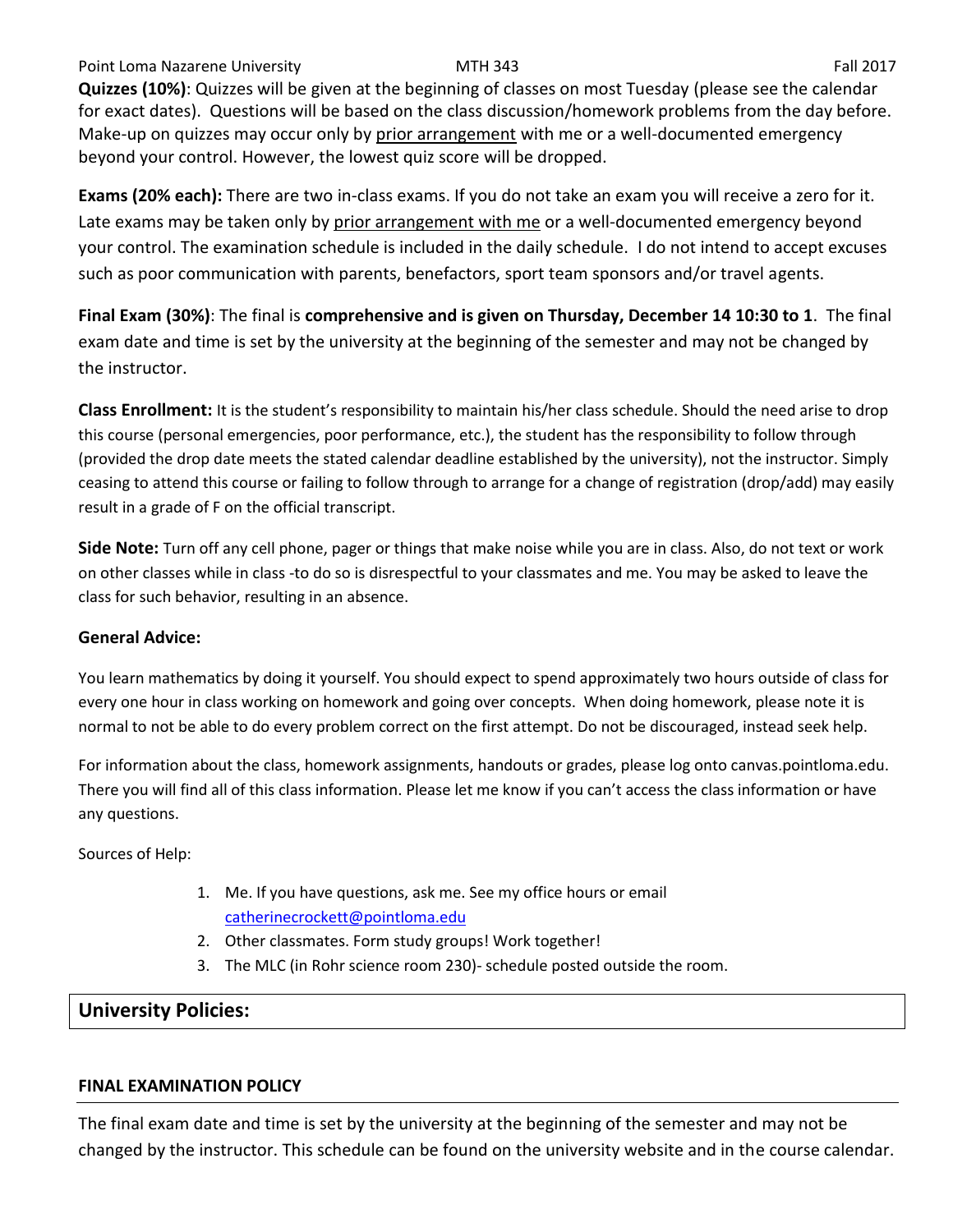Point Loma Nazarene University **MTH 343** Fall 2017

No requests for early examinations will be approved. Only in the case that a student is required to take three exams during the same day of finals week, is an instructor authorized to consider changing the exam date and time for that particular student.

## **PLNU COPYRIGHT POLICY**

Point Loma Nazarene University, as a non-profit educational institution, is entitled by law to use materials protected by the US Copyright Act for classroom education. Any use of those materials outside the class may violate the law.

# **Credit Hour**

In the interest of providing sufficient time to accomplish the stated course learning outcomes, this class meets the PLNU credit hour policy for a 4-unit class delivered over 15 weeks. Specific details about how the class meets the credit hour requirements can be provided upon request.

## **PLNU ACADEMIC HONESTY POLICY**

Students should demonstrate academic honesty by doing original work and by giving appropriate credit to the ideas of others. Academic dishonesty is the act of presenting information, ideas, and/or concepts as one's own when in reality they are the results of another person's creativity and effort. A faculty member who believes a situation involving academic dishonesty has been detected may assign a failing grade for that assignment or examination, or, depending on the seriousness of the offense, for the course. Faculty should follow and students may appeal using the procedure in the university Catalog. See [http://catalog.pointloma.edu/content.php?catoid=24&navoid=1581#Academic\\_Honesty](http://catalog.pointloma.edu/content.php?catoid=24&navoid=1581#Academic_Honesty) for definitions of kinds of academic dishonesty and for further policy information.

## **PLNU ACADEMIC ACCOMMODATIONS POLICY**

If you have a diagnosed disability, please contact PLNU's Disability Resource Center (DRC) within the first two weeks of class to demonstrate need and to register for accommodation by phone at 619-849-2486 or by e-mail at [DRC@pointloma.edu.](mailto:DRC@pointloma.edu) See [Disability Resource Center](http://www.pointloma.edu/experience/offices/administrative-offices/academic-advising-office/disability-resource-center) for additional information. For more details see the PLNU catalog:

[http://catalog.pointloma.edu/content.php?catoid=24&navoid=1581#Academic\\_Accommodations](http://catalog.pointloma.edu/content.php?catoid=24&navoid=1581#Academic_Accommodations)

Students with learning disabilities who may need accommodations should discuss options with the instructor during the first two weeks of class.

## **PLNU ATTENDANCE AND PARTICIPATION POLICY**

Attendance is expected at each class session. In the event of an absence you are responsible for the material covered in class and the assignments given that day.

Regular and punctual attendance at all classes is considered essential to optimum academic achievement. If the student is absent from more than 10 percent of class meetings, the faculty member can file a written report which may result in de-enrollment. If the absences exceed 20 percent, the student may be deenrolled without notice until the university drop date or, after that date, receive the appropriate grade for their work and participation. See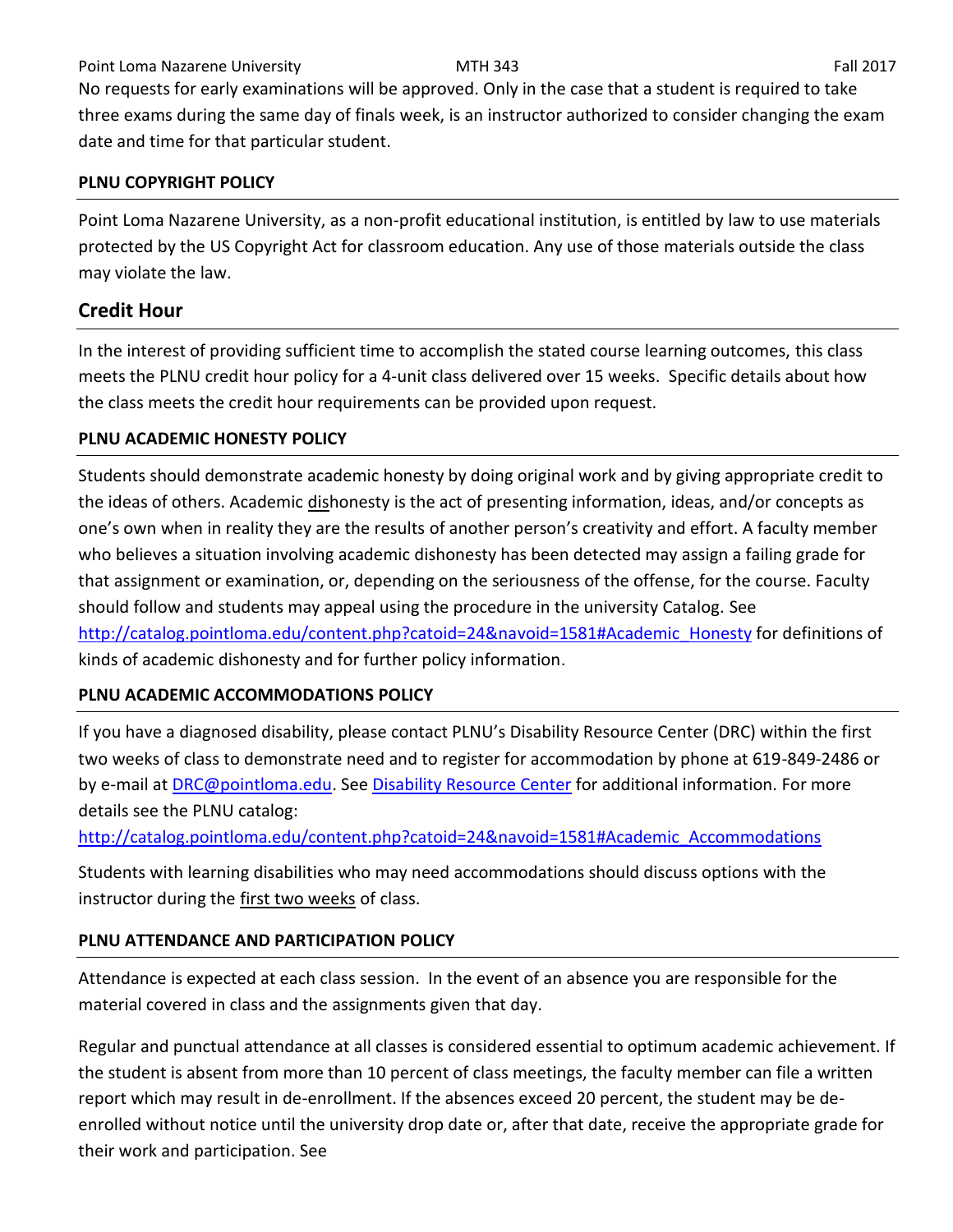[http://catalog.pointloma.edu/content.php?catoid=24&navoid=1581#Class\\_Attendance](http://catalog.pointloma.edu/content.php?catoid=24&navoid=1581#Class_Attendance) in the

Undergraduate Academic Catalog.

# **Course Schedule:**

Please note this schedule is tentative. Any changes will be announced.

| week           | Monday    | Tuesday                       | Wednesday | Thursday                           | Friday            |
|----------------|-----------|-------------------------------|-----------|------------------------------------|-------------------|
|                | 8/28      | 8/29                          | 8/30      | 8/31 First class meeting           | 9/01              |
| $\mathbf{1}$   | No class  | (Monday's schedule)           |           | Introduction                       |                   |
| $8/28 -$       |           |                               |           | Section 1.1: Sum & Product         |                   |
| 9/01           |           |                               |           | Rules                              |                   |
|                |           |                               |           | Section 1.2: Permutations          |                   |
|                | 9/04      | 9/05                          | 9/06      | 9/07                               | 9/08              |
|                | <b>No</b> | Quiz #1                       |           | <b>HW#1</b>                        |                   |
| $\overline{2}$ | Class     | Section 1.3: The Binomial     |           | Section 2.1: Truth Tables          |                   |
| $9/04 -$       | Labor     | Theorem                       |           | Section 2.2: The Laws of           |                   |
| 9/08           | Day       | Section 1.4: Combinations     |           | Logic                              |                   |
|                |           | with Repetition               |           |                                    |                   |
|                | 9/11      | 9/12                          | 9/13      | 9/14                               | 9/15              |
|                |           | Quiz #2                       |           | <b>HW#2</b>                        |                   |
| 3              |           | Section 2.3: Rules of         |           | Section 2.5: Quantifiers,          |                   |
| $9/11$ -       |           | Inference                     |           | Definitions, and the Proofs        |                   |
| 9/15           |           | Section 2.4: The Use of       |           | of Theorems                        |                   |
|                |           | Quantifiers                   |           |                                    |                   |
|                | 9/18      | 9/19                          | 9/20      | 9/21                               | 9/22              |
|                |           | Quiz #3                       |           | <b>HW#3</b>                        |                   |
| $\overline{4}$ |           | Section 3.1: Sets and         |           | Section 3.3: Counting and          |                   |
| $9/18 -$       |           | <b>Subsets</b>                |           | Venn Diagrams                      |                   |
| 9/22           |           | Section 3.2: Set Operations   |           | Section 3.4: A First Word on       |                   |
|                |           | & the Laws of Set theory      |           | Probability                        |                   |
|                | 9/25      | 9/26                          | 9/27      | 9/28                               | 9/29              |
| 5              |           | Quiz #4                       |           | <b>HW#4</b>                        |                   |
| $9/25 -$       |           | Section 4.1: Mathematical     |           | Section 4.3: The Division          |                   |
| 9/29           |           | Induction                     |           | Algorithm: Prime Numbers           |                   |
|                |           | Section 4.2: Recursive        |           | Section 4.4: The GCD: The          |                   |
|                |           | Definitions                   |           | Euclidean Algorithm                |                   |
| 6              | 10/02     | 10/03                         | 10/04     | 10/05                              | 10/06             |
| $10/02 -$      |           | Quiz #5                       |           | <b>HW#5</b>                        |                   |
| 10/06          |           | Review for Exam #1            |           | Exam #1                            |                   |
|                | 10/09     | 10/10                         | 10/11     | 10/12                              | 10/13             |
| $\overline{7}$ |           | Section 5.1: Cartesian        |           | Section 5.3: Onto                  |                   |
| 10/09-         |           | <b>Products and Relations</b> |           | <b>Functions: Stirling Numbers</b> |                   |
| 10/13          |           | Section 5.2: Functions: Plain |           | of the Second Kind                 |                   |
|                |           | and One-to One                |           | Section 5.4: Special               |                   |
|                |           |                               |           | Functions                          |                   |
|                | 10/16     | 10/17                         | 10/18     | 10/19                              | 10/20             |
| 8              |           | Quiz #6                       |           | <b>HW#6</b>                        | No classes        |
| $10/16 -$      |           | Section 5.5: The Pigeonhole   |           | Section 8.1: The Principle of      | <b>Fall Break</b> |
| 10/20          |           | Principle                     |           | <b>Inclusion and Exclusion</b>     | Day               |
|                |           | Section 5.6: Function         |           | Section 8.2: Generalizations       |                   |